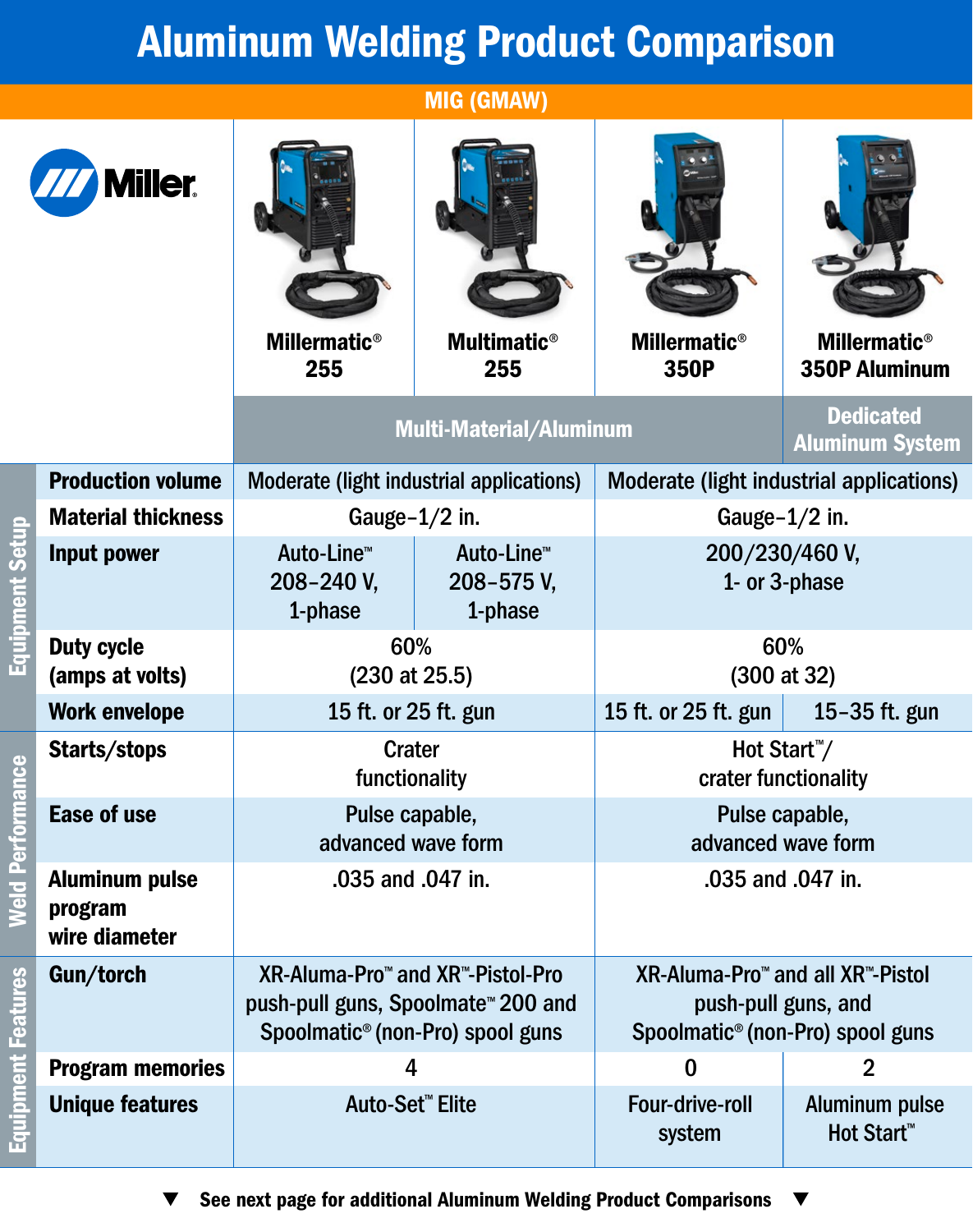## Aluminum Welding Product Comparison

MIG (GMAW)

an a

**OH.** 

 $\sqrt{\frac{1}{n}}$ 



Equipment Setup

**Equipment Setup** 

Weld Performance

**Weld Performance** 

Equipment Features

**Equipment Features** 

| <b>Miller</b>                                     |                                                                                                                                                    |                                 |                                                                                                                                                          |                                                           |
|---------------------------------------------------|----------------------------------------------------------------------------------------------------------------------------------------------------|---------------------------------|----------------------------------------------------------------------------------------------------------------------------------------------------------|-----------------------------------------------------------|
|                                                   | <b>AlumaFeed®</b><br>350 System                                                                                                                    | <b>AlumaFeed®</b><br>450 System | <b>Invision<sup>™</sup> 352</b><br><b>MPa Plus System</b>                                                                                                | <b>Invision<sup>™</sup> 450</b><br><b>MPa Plus System</b> |
|                                                   | <b>Dedicated Aluminum Systems</b><br><b>Best-in-Class Wire Feedability</b>                                                                         |                                 | <b>Aluminum/Multi-Material Systems</b><br><b>Supporting Feeding of all</b><br><b>Commonly GMAW-Welded Alloys</b>                                         |                                                           |
| <b>Production volume</b>                          | <b>High</b>                                                                                                                                        |                                 | <b>High</b>                                                                                                                                              |                                                           |
| <b>Material thickness</b>                         | Gauge-1 in.                                                                                                                                        | Gauge- $1+$ in.                 | Gauge-1 in.                                                                                                                                              | Gauge-1+ in.                                              |
| <b>Input power</b>                                | Auto-Line <sup>™</sup><br>208-575 V,<br>1- or 3-phase                                                                                              | 230-460 V,<br>3-phase           | Auto-Line <sup>™</sup><br>208-575 V,<br>1- or 3-phase                                                                                                    | 230-460 V,<br>3-phase                                     |
| <b>Duty cycle</b><br>(amps at volts)              | 60% (300 at 32), 1-ph<br>60% (350 at 34), 3-ph                                                                                                     | 100%<br>$(450$ at 36.5)         | 60% (300 at 32), 1-ph<br>60% (350 at 34), 3-ph                                                                                                           | 100%<br>$(450$ at 36.5)                                   |
| <b>Work envelope</b>                              | 15-35 ft. gun                                                                                                                                      |                                 | 15-35 ft. gun                                                                                                                                            |                                                           |
| Starts/stops                                      | Hot Start <sup>™</sup> /<br>crater functionality                                                                                                   |                                 | Hot Start <sup>™</sup> /<br>crater functionality                                                                                                         |                                                           |
| <b>Ease of use</b>                                | Pulse capable,<br>advanced wave form                                                                                                               |                                 | Pulse capable,<br>advanced wave form                                                                                                                     |                                                           |
| <b>Aluminum pulse</b><br>program<br>wire diameter | .035, .040, .047<br>and $1/16$ in.                                                                                                                 |                                 | .035, .040, .047<br>and $1/16$ in.                                                                                                                       |                                                           |
| Gun/torch                                         | XR-Aluma-Pro <sup>™</sup> and all XR™-Pistol<br>push-pull guns, power source only is<br>Spoolmatic <sup>®</sup> spool gun<br>compatible with WC-24 |                                 | XR-Aluma-Pro <sup>™</sup> Plus and XR™-Pistol Plus<br>push-pull guns, power source only is<br>Spoolmatic <sup>®</sup> spool gun<br>compatible with WC-24 |                                                           |
| <b>Program memories</b>                           | $\overline{2}$                                                                                                                                     |                                 | 4                                                                                                                                                        |                                                           |
| <b>Unique features</b>                            | Profile Pulse <sup>™</sup>                                                                                                                         |                                 | Profile Pulse <sup>™</sup>                                                                                                                               |                                                           |

 $\blacktriangledown$ 

See next page for additional Aluminum Welding Product Comparisons $\blacktriangledown$